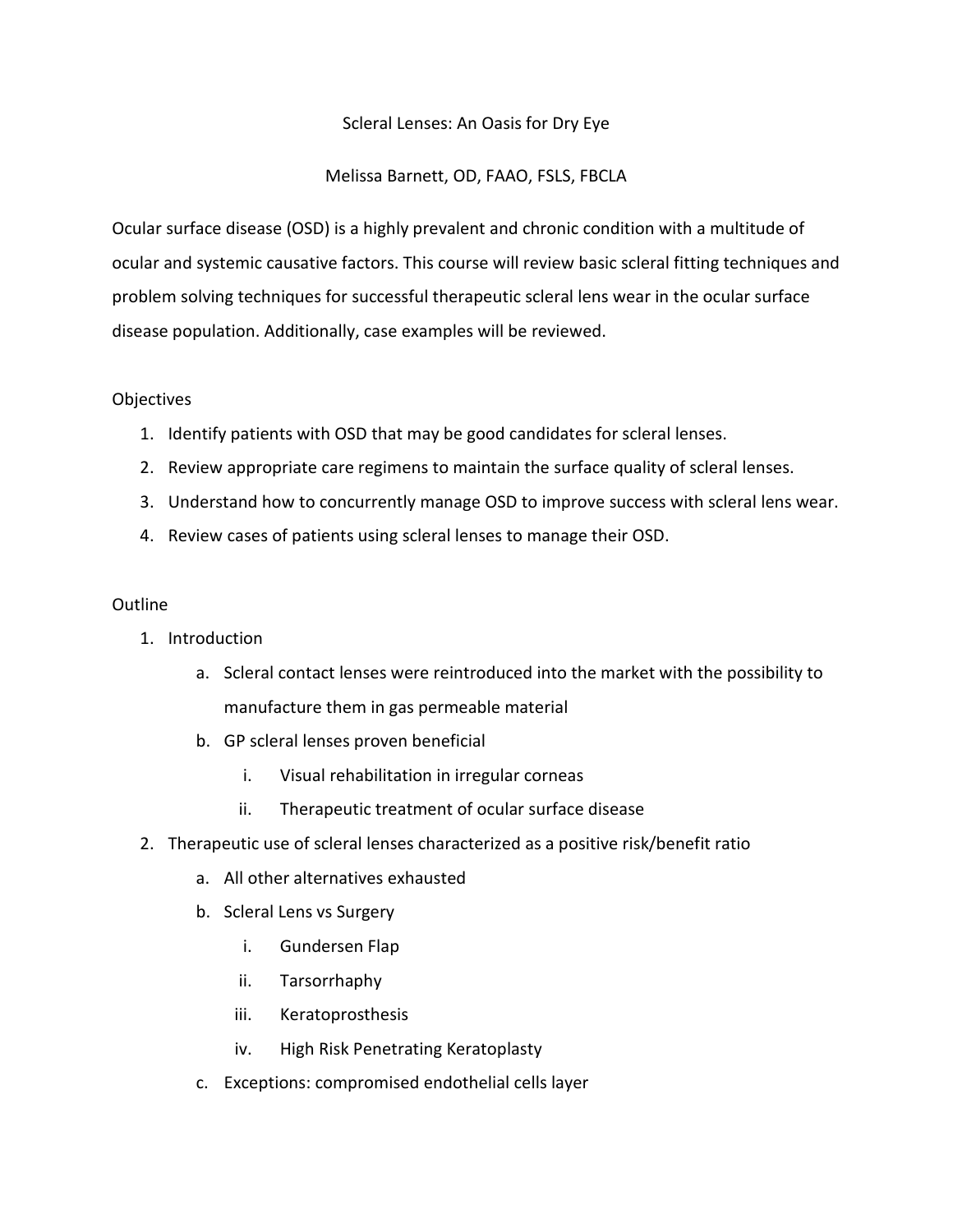- i. S/P PKP
- ii. Fuch's Dystrophy
- 3. Scleral lenses: an adjunctive therapy
	- a. Ocular Protection and Continuous Lubrication
	- b. Best application: severe/complex disease
	- c. Mild to moderate disease
- 4. Therapeutic scleral lens indications
	- a. Neurotrophic Keratitis
	- b. Grave's Ophthalmopathy
	- c. Graft vs Host disease
	- d. Stevens-Johnson Syndrome
	- e. Ocular Cicatricial Pemphigoid
	- f. Exposure Keratopathy
	- g. Chemical Burns
	- h. Limbal Stem Cell Deficiency
	- i. Basic Scleral Lens Fitting
- 5. Basic Fitting Considerations
	- a. Diameter: large vs. small
		- i. Measure HVID
		- ii. Considerations for OSD cases vs. irregular cornea
		- iii. Larger diameter = more coverage, but more toricity
	- b. Lens shape: prolate vs. oblate
		- i. Corneal topography/tomography
		- ii. Viewing in profile
	- c. Sagittal depth: lens must fully vault cornea
		- i. Understanding difference between curvature and elevation
- 6. Evaluating Fit and Vision
	- a. Central corneal clearance
	- b. Limbal clearance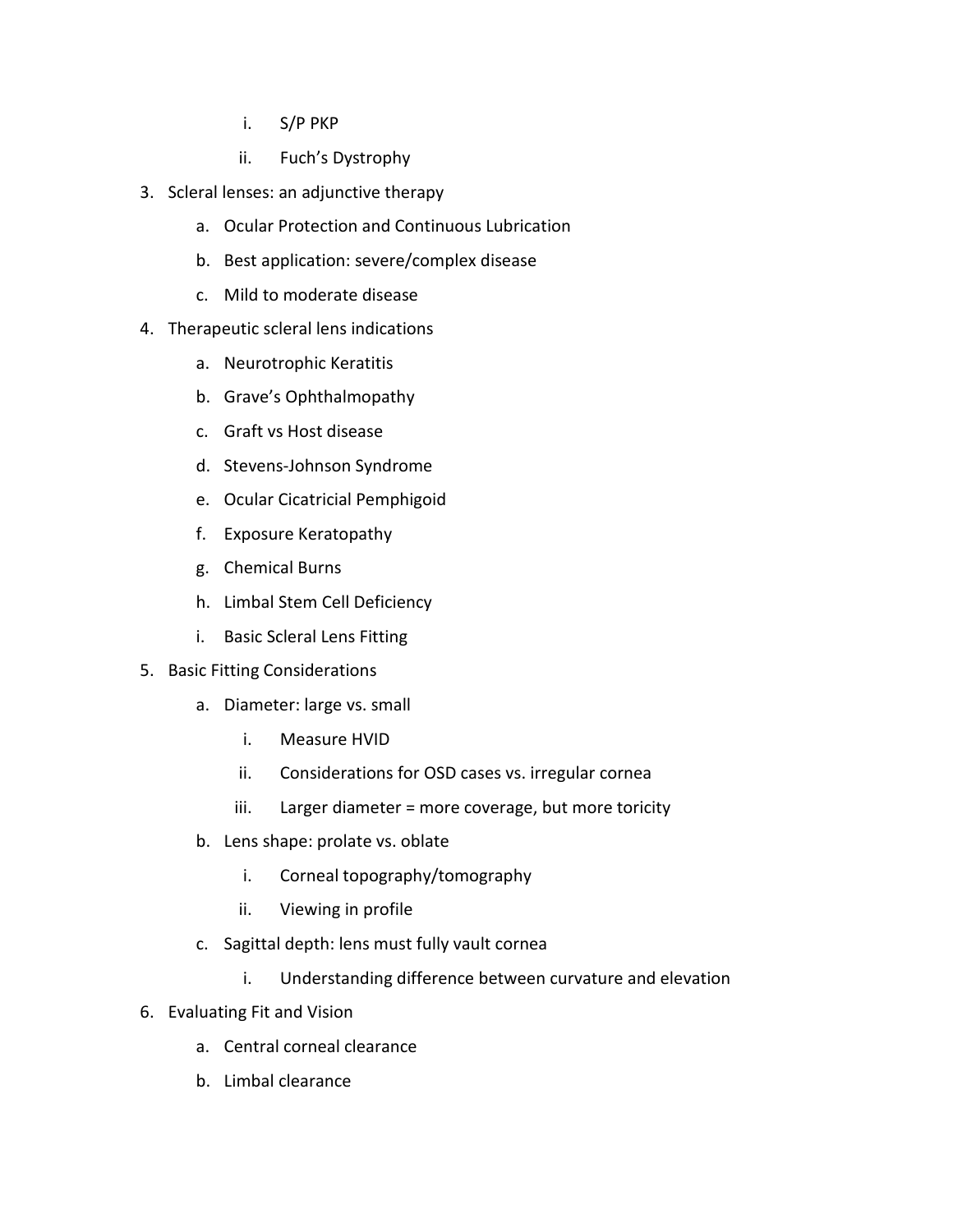- c. Scleral haptic alignment
- d. Centration
- e. Over-refraction: spherical vs. front surface toric
	- i. Troubleshooting residual astigmatism
- f. Settling characteristics of sclerals
- 7. Scleral lenses for OSD common problems
	- a. Lens Awareness
	- b. Chamber Debris
	- c. Poor Lens Wetting
	- d. Deposits
	- e. Corneal Edema
	- f. Hypoxia
- 8. Troubleshooting: Chamber Debris and Lens Awareness
	- a. Improve Haptic Alignment
		- i. Spherical
		- ii. Toric
		- iii. Quad
		- iv. Free Form
	- b. Advanced haptics
		- i. Notch
		- ii. Microvault
		- iii. Impression based technology
		- iv. Advanced scleral imaging exists to aid in understanding scleral shape
	- c. Traditional Haptics
		- i. No blanching of conjunctival vasculature
		- ii. Varied based on guide
			- 1. Some state quadrant of blanching acceptable
- 9. Troubleshooting: Poor Front Surface Wetting and Deposits
	- a. Daily Cleaning Regimen